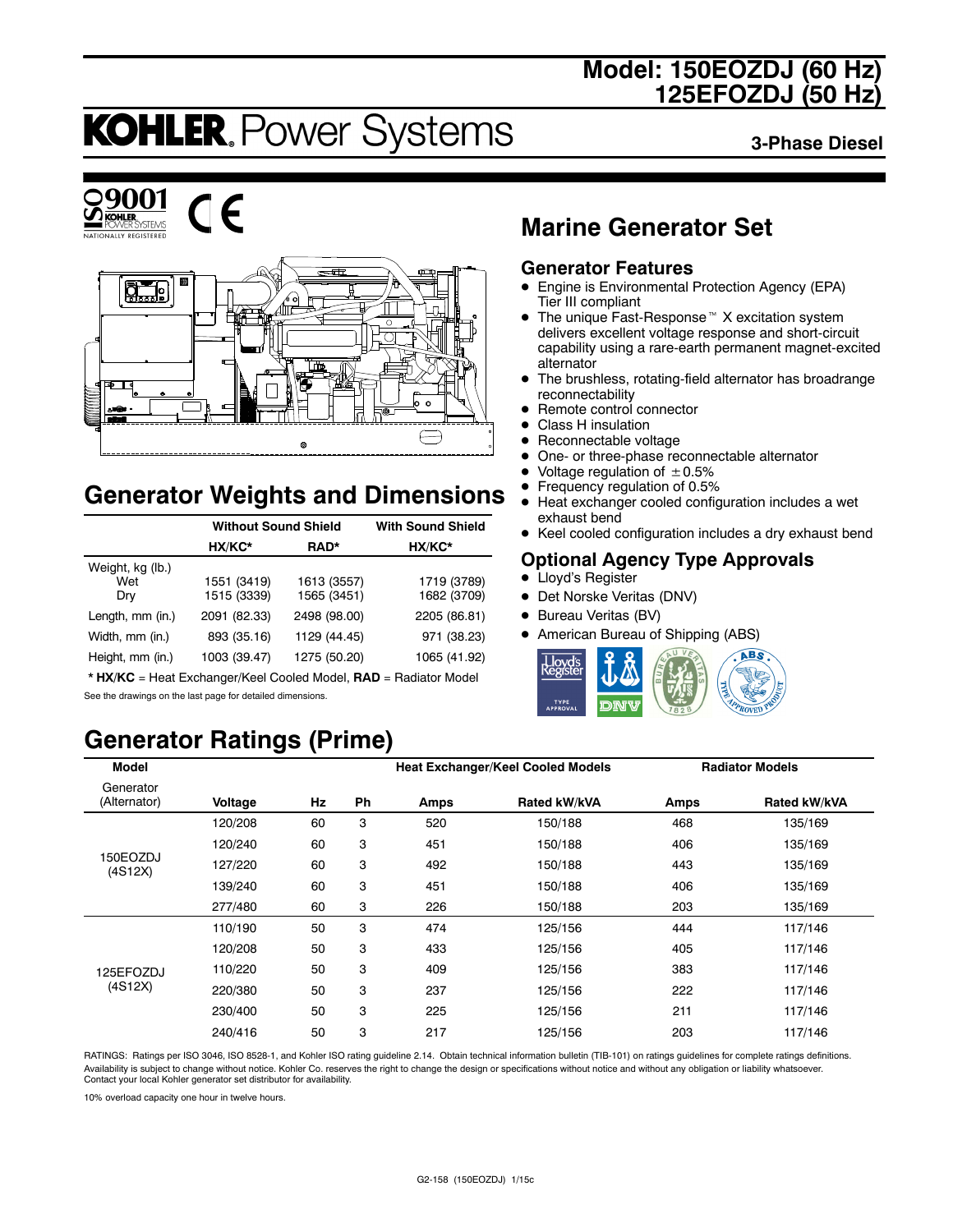# **Application Data**

### **Lubrication**

| <b>Engine Specifications</b>   | 60 Hz                           | 50 Hz                | <b>Lubricating System</b>                                                                                      |           |
|--------------------------------|---------------------------------|----------------------|----------------------------------------------------------------------------------------------------------------|-----------|
| Type                           | Inline, 4-cycle                 |                      | Oil pan capacity with filter, L (U.S. qt.)                                                                     |           |
| Number of cylinders            | 6                               |                      | Type                                                                                                           |           |
| Firing order                   | $1-5-3-6-2-4$                   |                      |                                                                                                                |           |
| Aspiration                     | Turbocharged and<br>aftercooled |                      | <b>Operation Requirements</b>                                                                                  |           |
| Displacement, L (cu. in.)      | 6.8(415)                        |                      | <b>Air Requirements</b>                                                                                        |           |
| Bore and stroke, mm (in.)      | 107 x 127 (4.21 x 5.00)         |                      | Engine combustion air requirements,<br>$m^3$ /min. (cfm)                                                       | 15        |
| Compression ratio              | 16.7:1                          |                      | Max. air intake restriction, kPa (in. $H_2O$ )                                                                 | 6         |
| Combustion system              | Direct injection                |                      | Cooling air required for generator set at<br>50 $\degree$ C (122 $\degree$ F) ambient, m $\degree$ /min. (cfm) |           |
| Rated rpm                      | 1800<br>1500                    |                      |                                                                                                                |           |
| Maximum power at rated rpm, HP | 223                             | 187                  | HX/KC*<br>RAD*                                                                                                 | 32.<br>73 |
| Cylinder block material        | Cast iron                       |                      |                                                                                                                |           |
| Cylinder head material         | Cast iron                       |                      | Exhaust flow, $m^3/m$ in. (cfm)                                                                                | 3         |
| Piston rings                   | 2 compression/1 oil             |                      | Exhaust temp., $^{\circ}$ C ( $^{\circ}$ F)                                                                    | 37        |
| Crankshaft material            | Forged steel                    |                      | Max. allowed exhaust backpressure,<br>kPa (in. $H_2O$ )                                                        |           |
| Connecting rod material        | Forged steel                    |                      | <b>Fuel Consumption</b>                                                                                        |           |
| Governor type                  |                                 | Electric isochronous |                                                                                                                |           |
|                                |                                 |                      | Diesel, Lph (gph) at % load                                                                                    |           |

# **Engine Electrical**

| <b>Engine Electrical System</b>         | 60 Hz                                            | 50 Hz |  |
|-----------------------------------------|--------------------------------------------------|-------|--|
| Battery, voltage                        | 12- or 24-volt spec<br>isolated ground, standard |       |  |
| Battery, charging (12 volt)             | 75 amp                                           |       |  |
| Battery, charging (24 volt)             | 50 amp                                           |       |  |
| Battery, recommendation (min., 12 volt) | 925 CCA                                          |       |  |
| Starter motor                           | Gear-reduction type                              |       |  |

# **Cooling**

**Engine**

| <b>Cooling System</b>                                       |                       | 60 Hz                  | 50 Hz                      |
|-------------------------------------------------------------|-----------------------|------------------------|----------------------------|
| Capacity, L (U.S. qt.) (approx.),                           | HX/KC*<br><b>RAD*</b> | 50.3 (53.16)           | 19.0 (20.0)                |
| Cooling type,                                               | HX*<br><b>RAD*</b>    |                        | Heat exchanger<br>Radiator |
| Seawater pump type,                                         | HX/KC*                | John Deere gear driven |                            |
| Seawater pump suction lift,<br>maximum, m (ft.),<br>HX/KC*  |                       | 3.0(10.0)              |                            |
| Heat rejected to jacket water at rated kW.<br>kW (Btu/min.) | 195 (11088)           | 149 (8498)             |                            |
| Engine water pump flow, Lpm (gpm)                           | 194 (51.2)            | 160.5 (42.4)           |                            |
| Seawater pump flow, Lpm (gpm), HX/KC*                       |                       | 173 (45.7)             | 125 (33)                   |

#### **Fuel**

| <b>Fuel System</b>                     | 60 Hz                                           | 50 Hz |  |
|----------------------------------------|-------------------------------------------------|-------|--|
| Fuel recommendation                    | Diesel fuel specified to<br>EN 590 or ASTM D975 |       |  |
| Fuel shutoff solenoid                  | Electric                                        |       |  |
| Fuel injection pump                    | <b>High Pressure</b><br>Common Rail (HPCR)      |       |  |
| Fuel pump priming                      | Self Priming                                    |       |  |
| Maximum recommended fuel lift, m (ft.) | 2.4(7.9)                                        |       |  |

\* **HX** = Heat Exchanger, **KC** = Keel Cooled, **RAD** = Radiator Model

| <b>Lubricating System</b>                  | 60 Hz       | 50 Hz    |
|--------------------------------------------|-------------|----------|
| Oil pan capacity with filter, L (U.S. qt.) | 19.0 (20.0) |          |
| Type                                       |             | Pressure |

| <b>Air Requirements</b>                                                                                                             | 60 Hz                       | 50 Hz                      |
|-------------------------------------------------------------------------------------------------------------------------------------|-----------------------------|----------------------------|
| Engine combustion air requirements,<br>m <sup>3</sup> /min. (cfm)                                                                   | 15.0 (529)                  | 10.0 (353)                 |
| Max. air intake restriction, kPa (in. $H_2O$ )                                                                                      | 6.25(25)                    | 6.25(25)                   |
| Cooling air required for generator set at<br>50 $\degree$ C (122 $\degree$ F) ambient, m <sup>3</sup> /min. (cfm)<br>HX/KC*<br>RAD* | 32.28 (1140)<br>736 (26000) | 28.03 (990)<br>614 (21700) |
| Exhaust flow, $m^3/m$ in. (cfm)                                                                                                     | 32 (1123)                   | 23 (828)                   |
| Exhaust temp., $^{\circ}$ C ( $^{\circ}$ F)                                                                                         | 373 (703.4)                 | 454 (849.2)                |
| Max. allowed exhaust backpressure,<br>kPa (in. $H_2O$ )                                                                             | 7.5(30)                     | 7.5(30)                    |
| <b>Fuel Consumption</b>                                                                                                             | 60 Hz                       | 50 Hz                      |
| Diesel, Lph (gph) at % load                                                                                                         |                             |                            |
| 100%                                                                                                                                | 46.1 (12.2)                 | 36.1<br>(9.5)              |
| 75%                                                                                                                                 | 36.3 (9.6)                  | 27.3<br>(7.2)              |

### **Engine Features**

• One-side serviceability of fuel system, lubrication system, and air cleaner

50% 24.7 (6.5) 19.1 (5.0) 25% 14.3 (3.8) 10.6 (2.8)

- Low oil pressure cutout
- High water temperature cutout
- Loss of coolant cutout
- Overcrank cutout
- Belt guard
- Optional digital gauge
- Disposable oil filter
- Extended oil drain
- PTO options: 12- or 24-volt electric clutch

### **Controller Features**

- A graphical display and pushbutton/rotary selector dial provide easy, local data access.
- $\bullet$  Measurements are selectable in metric or English units.
- $\bullet$  The controller supports Modbus<sup>®</sup> protocol with serial bus (RS-485) or Ethernet networks.
- Scrolling display shows critical data at a glance.
- Graphical display of power metering (kW, kVA, V, I, PF, and VAR).
- $\bullet$  Integrated hybrid voltage regulator providing  $\pm 0.5\%$  regulation.
- $\bullet$  Built-in alternator thermal overload protection.

Modbus<sup>®</sup> is a registered trademark of Schneider Electric.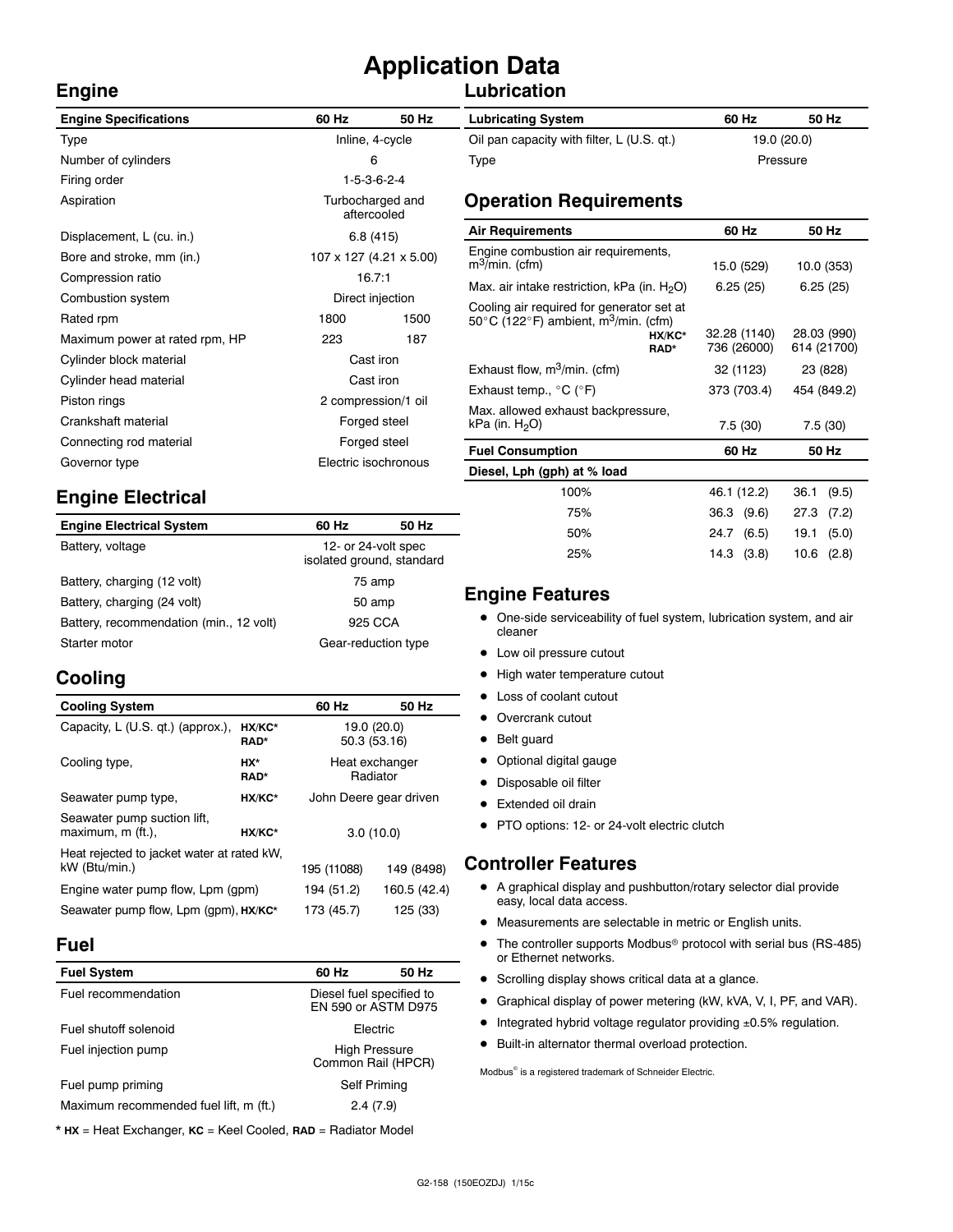# **Decision-Maker<sup>®</sup> 3500 Paralleling Controller**



Provides advanced control, system monitoring, and system diagnostics for optimum performance and compatibility. The Decision-Maker<sup>®</sup> 3500 controller uses a patented hybrid voltage regulator and unique software logic to manage alternator thermal overload protection features normally requiring additional hardware. Additional features include:

- AC Output Voltage Regulator Adjustment. The voltage adjustment provides a maximum adjustment of  $\pm$  10% of the system voltage.
- Alarm Silence. The controller can be set up to silence the alarm horn only when in the AUTO mode for NFPA-110 application or Always for user convenience.
- Alternator Protection. The controller provides generator set overload and short circuit protection matched to each alternator for the particular voltage/phase configuration.
- Automatic Restart. The controller automatic restart feature initiates the start routine and recrank after a failed start attempt.
- **Cyclic Cranking.** The controller has programmable cyclic cranking.
- **ECM Diagnostics.** The controller displays engine ECM fault code descriptions to help in engine troubleshooting.
- Engine Start Aid. The configurable starting aid feature provides customized control for an optional engine starting aid.
- **Event Logging.** The controller keeps a record (up to 1000 entries) for warning and shutdown faults. This fault information becomes a stored record of system events and can be reset.
- $\bullet$  Historical Data Logging. Total number of successful starts of the generator is recorded and displayed.
- Integrated Hybrid Voltage Regulator. The voltage regulator provides  $\pm$  0.5% no-load to full-load RMS voltage regulation with three-phase sensing.
- Lamp Test. Press the alarm silence/lamp test button to verify functionality of the indicator lights.
- LCD Display. Adjustable contrast for improving visibility.
- Measurement Units. The controller provides selection of English or metric displays.
- **Power Metering.** Controller graphical display provides voltage, current, power factor, kW, kVA, and kVAR.
- Programming Access (USB). Provides software upgrades and diagnostics with PC software tools.
- **Remote Reset.** The remote reset function supports acknowledging and resetting faults and allows restarting of the generator set without going to the master control switch off/reset position.
- Run Time Hourmeter. The generator set run time is displayed.
- **Time Delay Engine Cooldown (TDEC).** The TDEC provides a time delay before the generator set shuts down.
- Time Delay Engine Start (TDES). The TDES provides a time delay before the generator set starts.
- $\bullet$  Voltage Selection Menu. This menu provides the capability to switch the generator output voltage. NOTE: Generator set output leads may require reconnection.
- **Paralleling Functions:** 
	- $\bullet$  Bus sensing
	- First on logic
	- $\bullet$  Synchronizing
	- $\bullet$  Communication based isochronous load sharing
	- Droop load sharing
	- External controlled load sharing via analog bias signals

# **Alternator Specifications**

#### **Alternator Specifications**

| <b>Specifications</b>                                                                                | <b>Alternator</b>                                                          |  |
|------------------------------------------------------------------------------------------------------|----------------------------------------------------------------------------|--|
| Manufacturer                                                                                         | Kohler                                                                     |  |
| Type                                                                                                 | 4-pole, rotating-field                                                     |  |
| Exciter type                                                                                         | Brushless, rare-earth<br>permanent-magnet                                  |  |
| Number of leads                                                                                      | 12, reconnectable                                                          |  |
| Voltage regulator                                                                                    | Solid state, volts/Hz                                                      |  |
| Insulation: NFMA MG1                                                                                 |                                                                            |  |
| Material                                                                                             | Class H                                                                    |  |
| Temperature rise                                                                                     | 115°C                                                                      |  |
| Bearing: number, type                                                                                | 1, sealed                                                                  |  |
| Coupling                                                                                             | Flexible disc                                                              |  |
| Amortisseur windings                                                                                 | Full                                                                       |  |
| Voltage regulation, no load to full load                                                             | ± 0.5%                                                                     |  |
| One-step load acceptance per NFPA 110<br>Peak motor starting kVA:<br>480 V, 380 V<br>4S12X (12 lead) | 100% of rating<br>(35% dip for voltages below)<br>480 (60 Hz), 380 (50 Hz) |  |

#### **Alternator Features**

- NEMA MG1, IEEE, and ANSI standards compliance for temperature rise and motor starting.
- Capable of sustained line-to-neutral short circuit current of up to 300% of the rated current for up to 2 seconds. (IEC 60092-301 short-circuit performance.)
- Sustained short-circuit current enabling downstream circuit breakers to trip without collapsing the alternator field.
- Self-ventilated and dripproof construction.
- Vacuum-impregnated windings with epoxy varnish for dependability and long life.
- Superior voltage waveform from a two-thirds pitch stator and skewed rotor.

#### **Optional Accessories**

- $\bullet$  Modular sound shield manufactured with 5052-H32 aluminum in powder-coated Matterhorn white
- $\bullet$  Circuit breakers
- $\bullet$  Remote digital display
- Remote monitoring, start/stop panel with wiring harness for connection to the generator controller
- Duplex fuel filter
- $\bullet$  Siphon break
- Remote connection/extension harness
- Oil level indicator (high/low)
- Low coolant level indicator